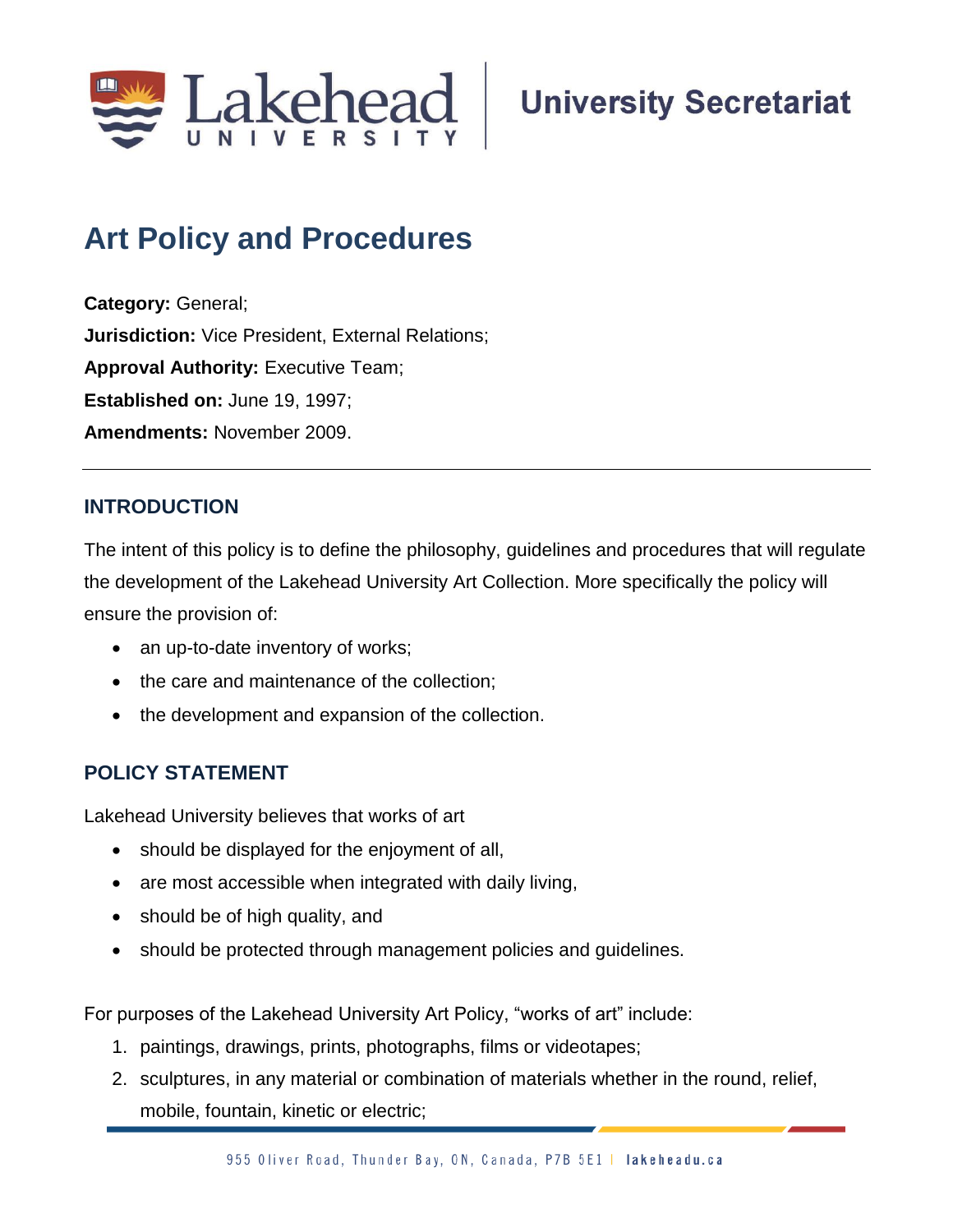- 3. crafts, in any material or combination of materials such as clay, fibre, wood, textiles, glass, metal, plastic;
- 4. architectural embellishments such as ornamental surface treatment, special lighting, landscaping or specific architectural design features;
- 5. works of historical significance, arts and crafts, and antiques are other possibilities.

**Permanent** works of art shall include:

- fixed works of art (e.g., permanently installed sculpture) shall include works which because of their size, weight, or site-specific nature cannot or should not be easily moved, e.g. Chancellor portraits in the Senate Chambers). Also included are works of art which are an integral part of a structure(e.g. mural in the Braun Building);
- portable works of art (e.g. a small painting) shall include works which may be located in a variety of settings.

**Temporary** works of art shall include:

- works of art exhibited on a temporary basis or for a specific occasion, time frame or event,
- shall also include works of art which are temporary in nature (e.g. performance art or ice sculpture).

# **WHAT ARE THE OBJECTIVES OF THE LAKEHEAD UNIVERSITY ART POLICY?**

The objectives for the Lakehead University Art Policy are:

- to identify and document Lakehead's present collection;
- to establish guidelines for maintaining and expanding the collection;
- to provide specific guidelines for acquisitioning and deacquisitioning to the collection;
- to clearly define areas of responsibility regarding the University's collection and art issues;
- to ensure works of art displayed on campus are integrated into their environment;
- to conserve and protect each work of art.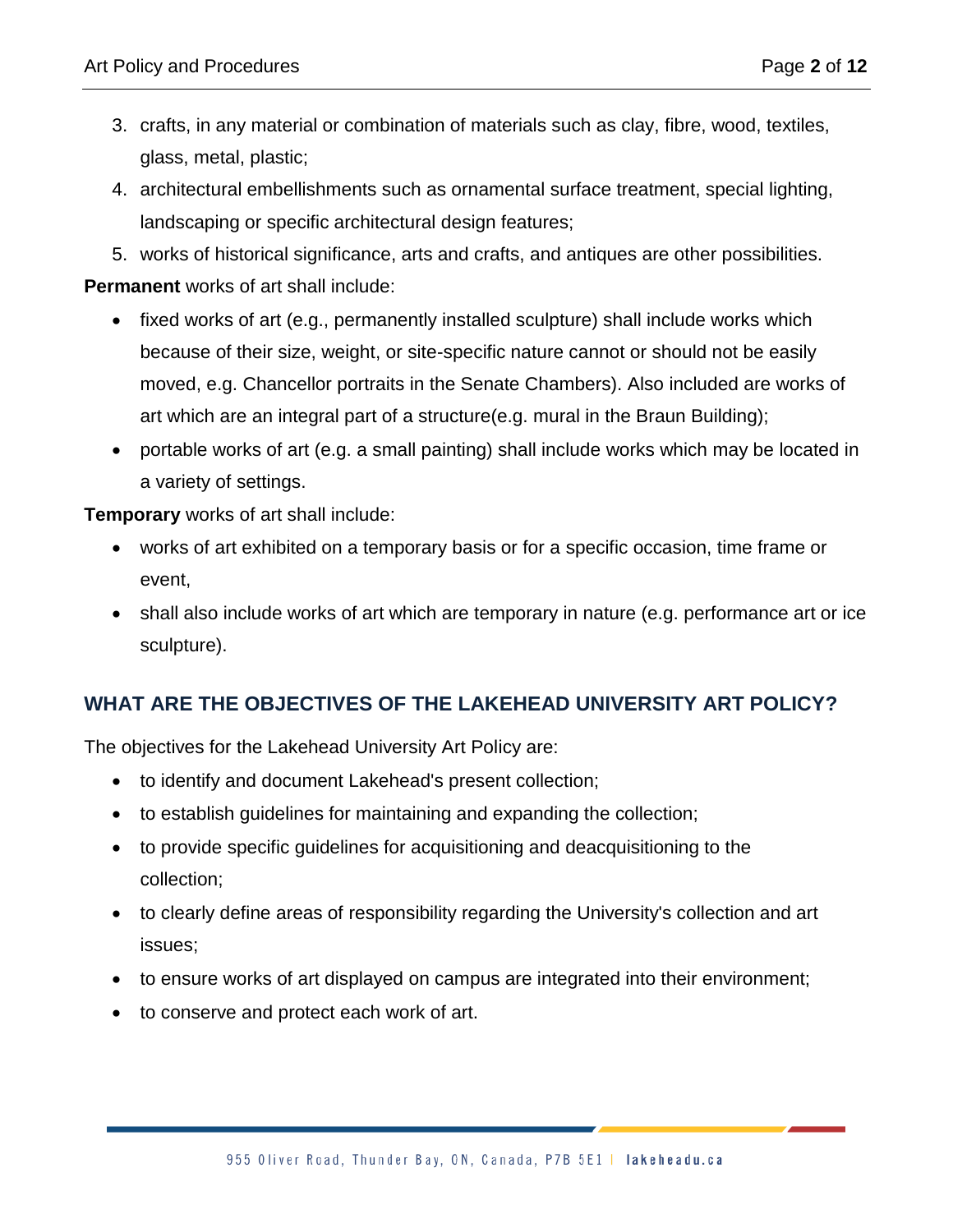#### **MANDATE**

The chair or designate of the Department of Visual Arts(DVA) shall be responsible for the administration of *The Lakehead University Art Policy and Procedures*. The DVA will report to the Office of the President regarding this policy.

## **TERMS OF REFERENCE**

- To oversee the management, including standards, of the University's art collection.
- To ensure the development and conservation of the University's art collection.
- To act as a resource and provide advice to the University regarding aspects of visual arts on campus.
- To prioritize and arrange sites for placement of works of art.

## **THE COLLECTION MANAGEMENT POLICIES**

The Collection Management Policies (Acquisition, Deaccession, Loan and Competitions and Commissions) contained in this document shall apply to collections of works of art in all University departments and will cover any acquisition that is the direct result of University funding and/or fund raising efforts done under the University's name.

# **ACQUISITION**

"How Will the University Acquire Works of Art?"

#### **Definition**

An acquisition constitutes the addition of an object to the collection. Acquisition may include transfer of an object to the University's permanent collection: a) by purchase or donation, whereby the ownership of the object is transferred to the University; b) when unsolicited works of art are approved through the normal acquisition process; or c) by loan for a set period of time, whereby the ownership of the object remains with the donor - see Loans Policy.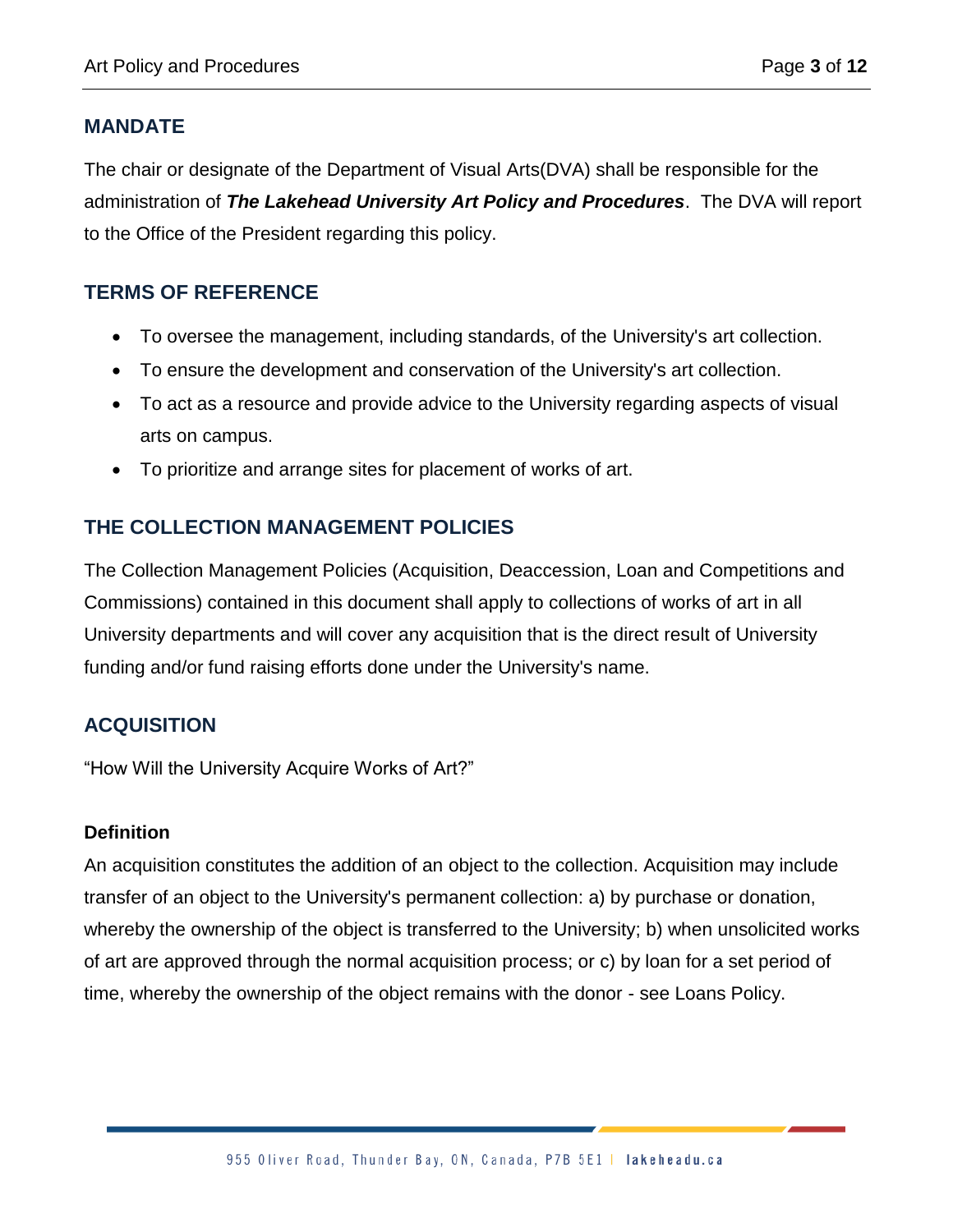### **Policy**

The acceptance of gifts of works of art will be the responsibility of the Office of University Advancement.

The University can acquire works of art in the following ways:

**By donation**, which includes donations from:

- individual donors by gift or bequest;
- organizations or associations within the University;
- corporations or organizations outside the University;
- students.

**By purchase**, which includes:

- works of art paid for by the University;
- commissioned works;
- acquired works of art that are an integral part of a university construction project;
- works of art as a joint project with another organization.

**By loan** – *see Loans Policy: Incoming Loans*

#### **Guidelines**

The following guidelines must be observed when considering the acquisition of works of art:

- 1. The proposed work of art should be compared with the artist's best work. The acquisition shall strengthen the collection.
- 2. The physical condition of the work of art shall be ascertained and any requirements for immediate or future conservation shall be noted. Special storage, display and loan requirements are also considerations before acquisition.
- 3. It is important to ascertain the interest that the donor has in the work of art as absolute ownership must pass to the University.
- 4. All collecting activities shall be in accordance with the laws of Ontario, other Canadian provinces, Canada, and international agreements between Canada and other countries. These include:
	- The Ontario Heritage Act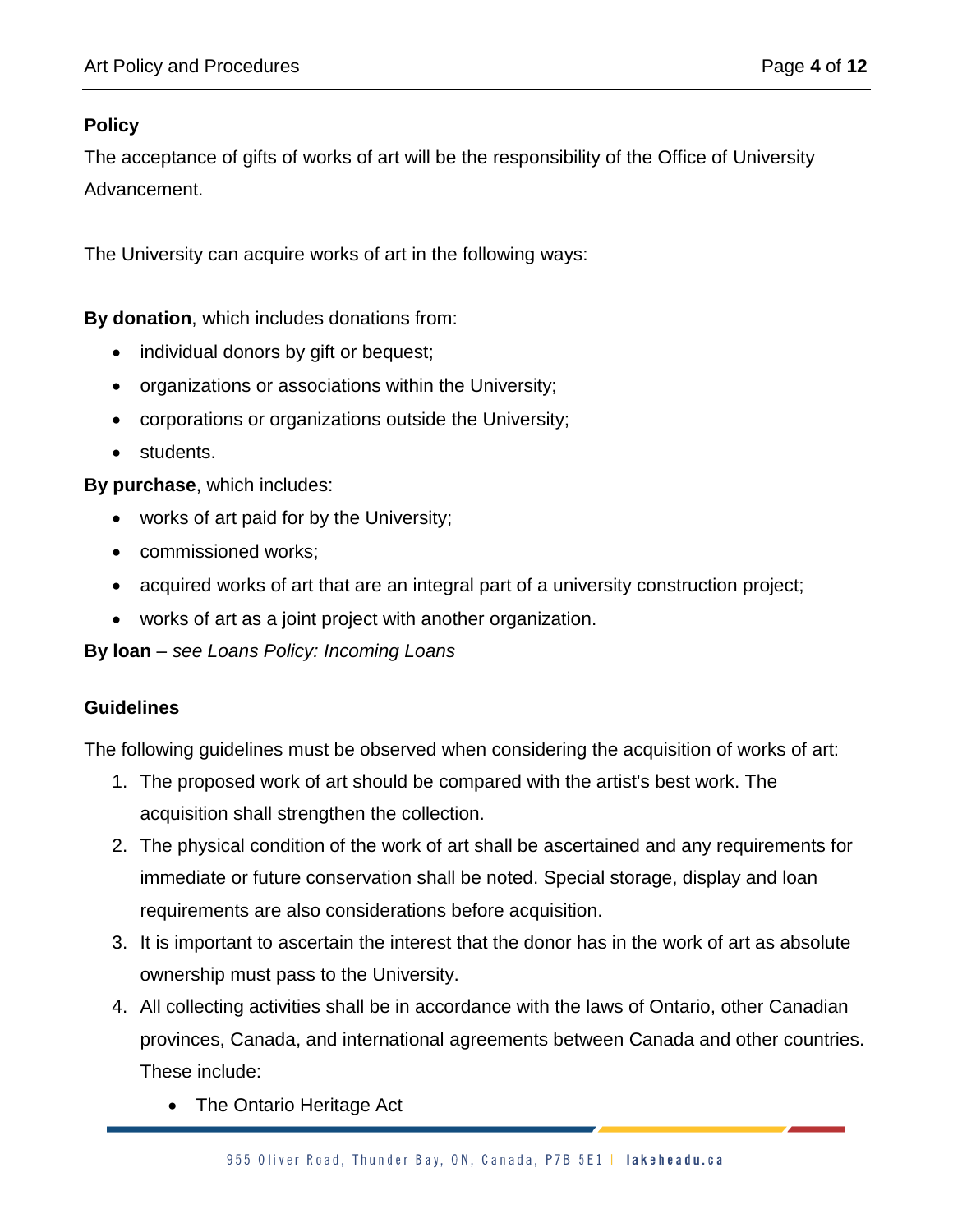- The Cultural Property Import and Export Act,1977.
- The UNESCO Convention on the Means of Prohibiting and Preventing the Illicit Import, Export and Transfer of Ownership of Cultural Property, 1970. The President may, if requested by DVA, access R.O.S.A. (The Repository of Stolen Artifacts) through C.H.I.N.(The Canadian Heritage Information Network) which is the Interpol listing of stolen art.
- 5. The University shall investigate the status of copyright on all works of art. The University should acquire reproduction copyright whenever possible though not being able to acquire it would not prohibit the acquisition. On all contemporary work (since June 8, 1988) acquired by the University, exhibition copyright should be acquired through purchase or waiver. The University shall carefully monitor changes in copyright law. (Copyright exists for the lifetime of the artist plus 50 years.)
- 6. Donations may not normally be accepted where a condition of donation requires permanent exhibition of a work of art.
- 7. The University will attempt to honour a request that a work of art be placed in a specific location.
- 8. If a work of art is rejected, care must be taken to thank the donor and to advise where the gift might be acceptable and to establish connections so as to retain the confidence and goodwill of the donor. If a donation is accepted, thanks shall be extended by the President.
- 9. All acquisitions, loans and dispositions will be listed in an Annual Report to the President.

# **RECEIPTS and APPRAISALS GUIDELINES**

The issuance of receipts to donors and the accurate appraisal of donated works of art shall be undertaken with the following guidelines.

1. As a general principle the donor is responsible for having the work(s) officially appraised. Normally, P.A.D.A.C. (the Professional Art Dealers Association of Canada) would be used for appraisal purposes. There may be an opportunity for works estimated to be under \$5,000 to be evaluated locally (e.g. Thunder Bay Art Gallery).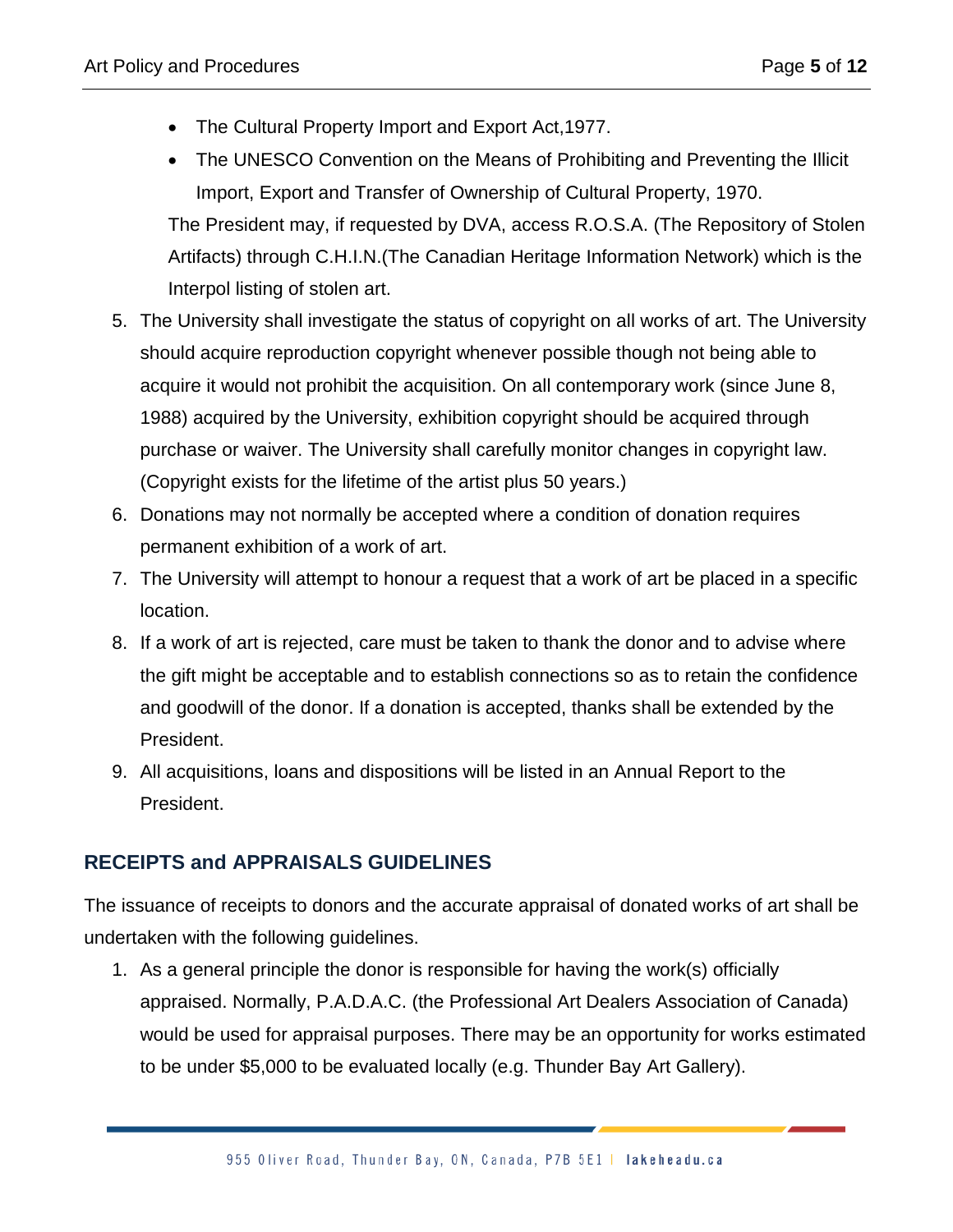- 2. The University may undertake to have the proposed acquisition appraised if the donor agreed in writing beforehand to make a donation to completely cover the cost of the appraisal. A tax receipt will then be issued for the amount of this appraisal and a benefit will be gained by the donor and the University. A receipt will be issued as well for the value of the work of art.
- 3. In order to preserve the legal integrity of the gift, free of challenge by Revenue Canada, it is important to ensure that the object is in the physical possession of the University at the time that the gift is made.
- 4. Documentation of the date of the gift is important to the donor for tax purposes.

#### **DEACCESSIONING**

"How will Lakehead University Remove Objects from the Collection?"

#### **Definition**

Deaccessioning is the process of removing an object permanently from the collection.

#### **Policy**

The greatest care must be taken in the disposal of works of art. Clear definition of what is to be collected and careful monitoring thereafter will reduce the possibility of deaccession activity.

Deaccessioning shall not be based on current fashion or taste. Attention shall be paid to the acquisition policy requirement of maintaining a collection which forms a continuum of the Lakehead University's art focus.

A work of art can be deaccessioned under any of the following conditions:

- it does not meet the criteria of the policy;
- it is a duplicate which is not considered useful;
- it is in irreparable condition.

#### **Procedures**

To deaccession requires a recommendation from DVA to the President.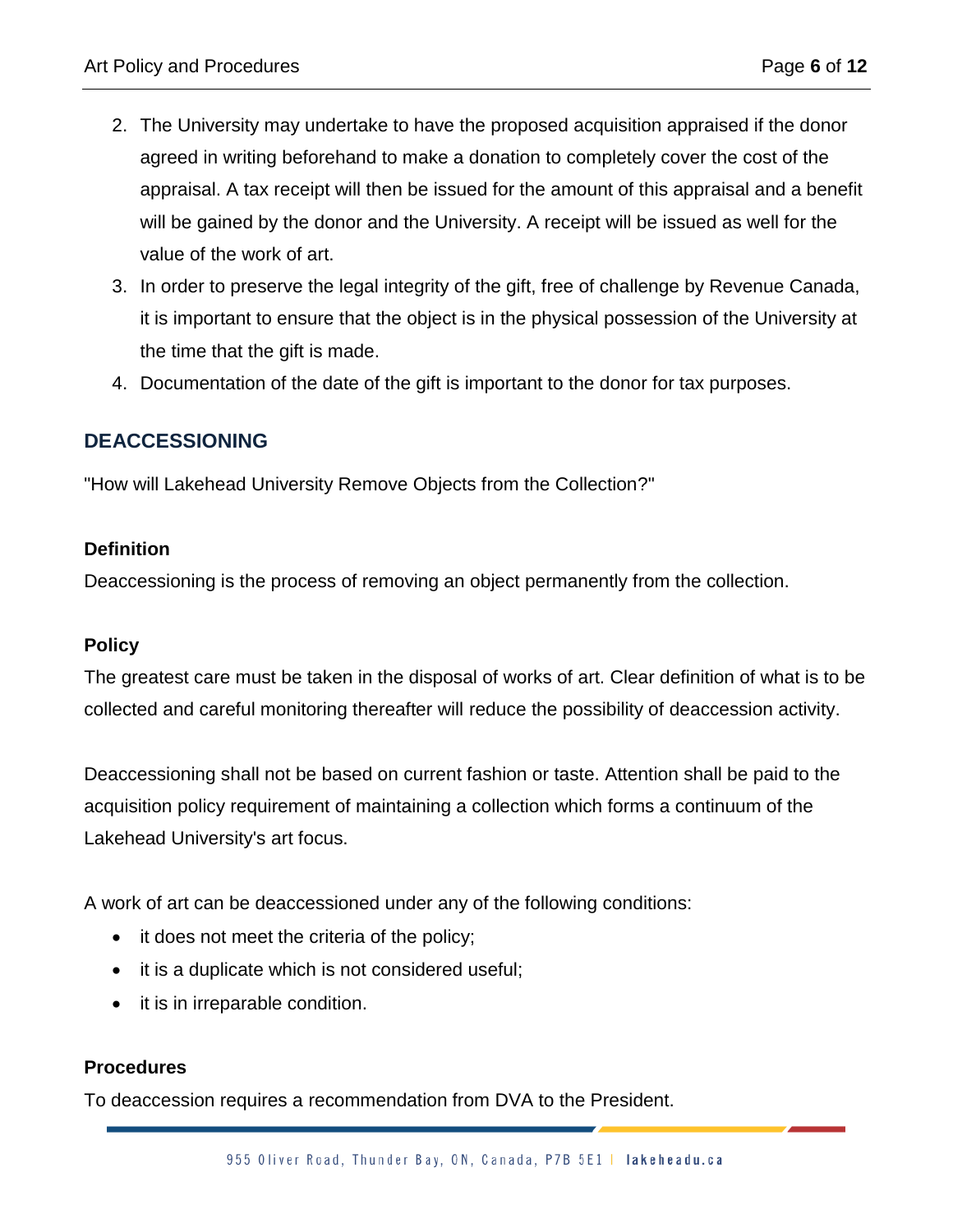Items of significant monetary value, which have been approved for deaccessioning, may be disposed of by the University in such a way as to obtain a return which approaches current market value.

Methods of disposal will adhere to all Lakehead University conflict of interest policies.

Recommended methods of disposal include:

- out-right sale offering items by auction or any other means to ensure maximum value for the item;
- donating item to non-profit institutions, organizations, businesses, etc.;
- sale through established, reputable dealers;
- exchange for upgrading purpose with a living artist or established dealer;
- destruction (elimination).

#### **Legalities**

Legal counsel as to the disposition of the object should besought regarding questions of legitimate title and/or the discovery that a work is stolen.

#### **Cautions**

The following cautions must be observed when deaccessioning works of art:

- 1. It must be ascertained that there are no legal or time restrictions against disposal of the work and that disposal will not contravene cultural property legislation. Where there are no legal restrictions, efforts will be made to consult with the donor(s) or his/her heir(s) or representative(s).
- 2. Memorial gifts that have been accepted should be deaccessioned with caution.
- 3. All terms of sale and sales negotiations shall be the responsibility of the Office of University Advancement.
- 4. Control of all funds realized from the disposal of art would be under the control of the Priorities and Planning Group (PPG)(PPG). Any monies realized from the disposal of art would be held in a special fund to be used for the acquisition of art and for other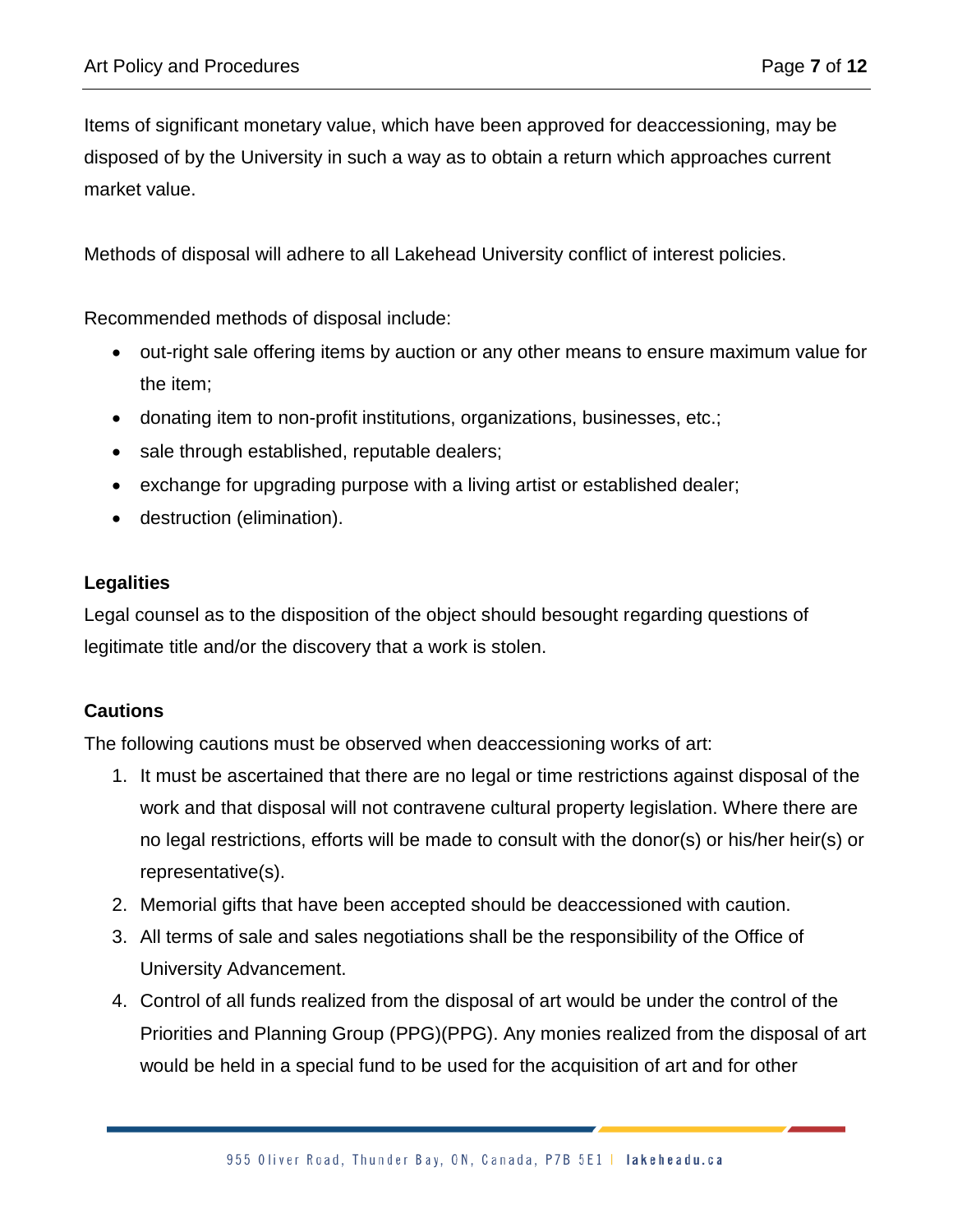enhancements of the campus. Expenditures from this fund would require the approval of PPG.

- 5. All items which are deaccessioned shall be listed in the annual report of the DVA.
- 6. No work shall be subjected to disposal unless an exceptional condition or reason for disposal is found to exist.

## **EXHIBITIONS**

#### **Definition**

An exhibition is defined as a display of artworks for a specific period of time. The University views this as an educational opportunity.

#### **Policy**

It is the University's policy to promote and/or facilitate the display of artworks on campus. It is the intention of the University to display high quality artworks from a variety of sources, in all media possible. The overall goal of the University is to provide educational and cultural opportunities for the University and public communities.

## **Procedures**

Any group or individual wishing to exhibit on campus must apply in writing to the President who will pass the information on to DVA. Applications should include:

- contact name
- address, telephone, fax
- brief description of work (slides if available)
- the aim/purpose of this exhibition
- dates requested (including set up and take down)
- exhibitions space required (provide dimensions and specific needs)
- promotional materials, if available

DVA will review the application and notify the applicant on behalf of the President as soon as possible regarding the status of their request.

Successful applicants will be sent an information package composed of the following: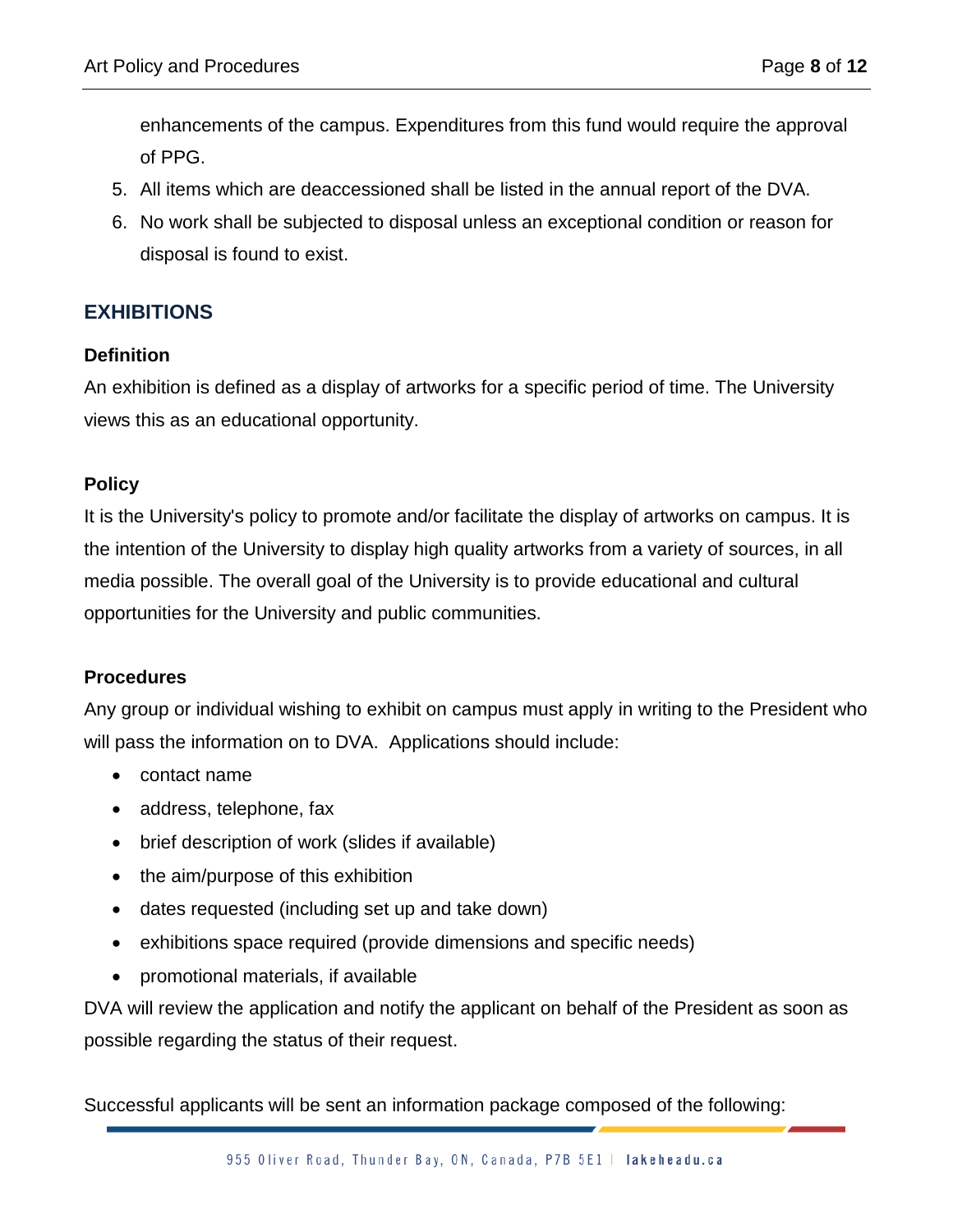- security responsibilities (University's,exhibitor's);
- costs housekeeping, administration fee, etc.;
- confirmed dates;
- insurance:
- uncrating & crating requirements;
- University contact person;
- promotional possibilities;
- expectations of the exhibitor such as set up, take down, etc.

Upon confirmation of exhibition, a contract will be signed between the University and the exhibitor(s).

## **LOANS**

#### **Definition**

Loans refer to the placement of moveable works of art loaned to the University by individuals, corporations, or national and international organizations for a set period of time of short duration in which ownership remains with the donor.

#### **Policy**

The University will not lend moveable works of art from its permanent collection but may borrow works of art for a set period of time.

#### **Procedures**

- When a department, individual and/or group of the University wishes to borrow works of art from individuals, corporations, and national or international organizations for a set period of time of short duration, requests must be made in writing and shall be directed to DVA for consideration.
- The same criteria for acceptance of art work donations as listed in the Acquisition Policy (Guidelines) shall apply to loans.
- The installation location/site must be approved by DVA and the loan approved for a specific period of time.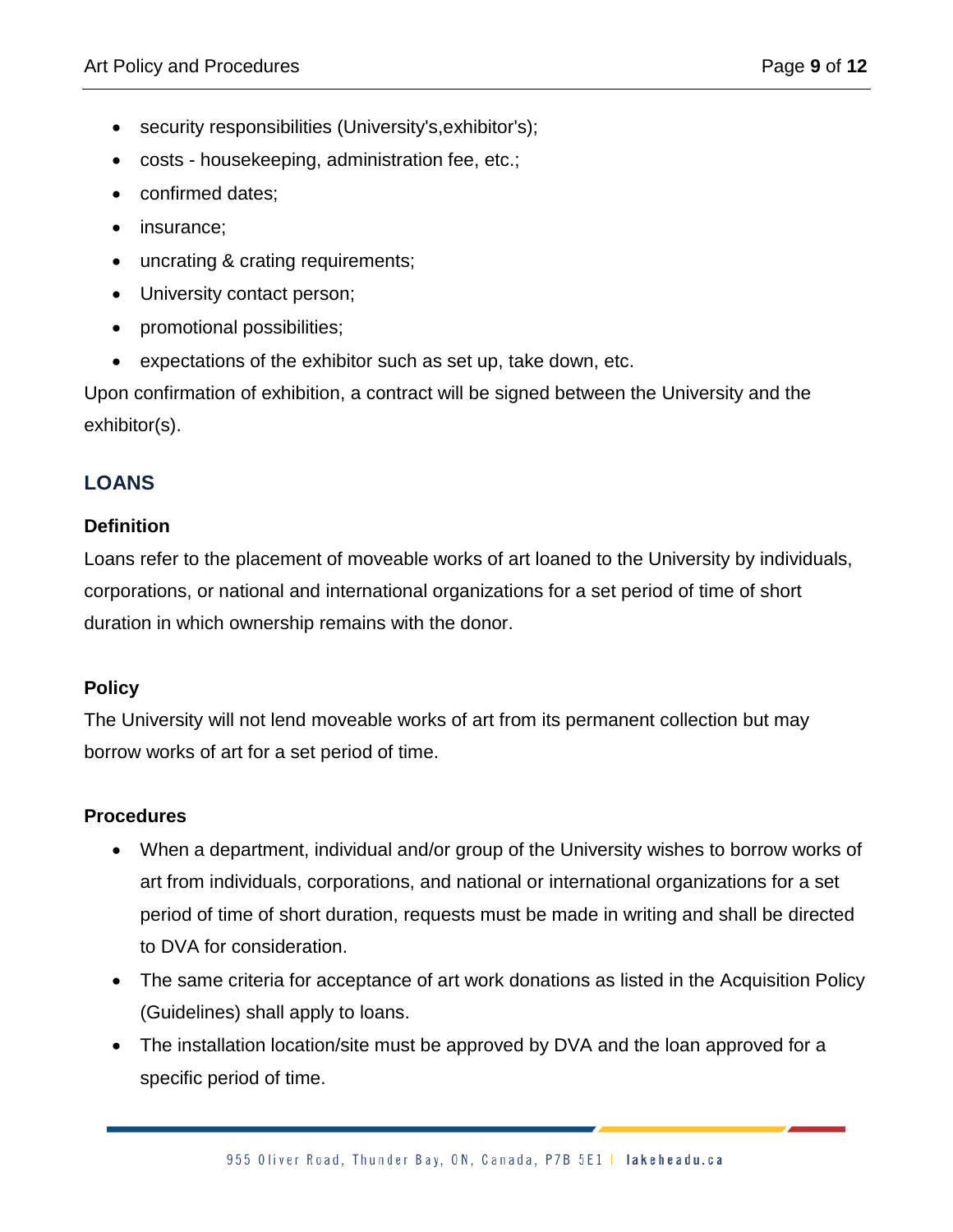• Insurance coverage for loans against loss or damage or public liability and any cost incurred for special installation needs such as installation or location site preparation, restoration after removal of artwork, shipping costs to and from installation, lighting and special environment controls, shall be the responsibility of the lender.

# **COMPETITIONS AND COMMISSIONS**

#### **Definition**

A competition is a contest based on specific requirements which offers to artists the opportunity to compete to produce a work of art especially for Lakehead University. A commission is an order for a work of art to be produced especially for Lakehead University.

#### **Policy**

Competitions and commissions are the responsibility of the PPG on behalf of Lakehead University.

#### **Guidelines**

Suggested Guidelines for Conducting Competitions and Commissions:

The following are the guidelines to be followed by the Acquisitions Committee when conducting a competition or commission:

- 1. Calls for entry will contain the following information:
	- 1. *Background*: Information for the University, the general purpose for the competition; e.g.to promote cultural exchange, to beautify an area on campus, or as a memorial tribute.
	- 2. *Project Specifications*: All parameters of the project (e.g. a painting/sculpture to be on display in the foyer of the Agora).
	- 3. *Site*: A complete description of the proposed site including light sources, adjacent buildings, walkways, landscape features, general ambience of site, amount and type of traffic security and access. Photographs may be supplied.
	- 4. *Budget*: A statement of what costs will be included in the commission fee. Costs might include: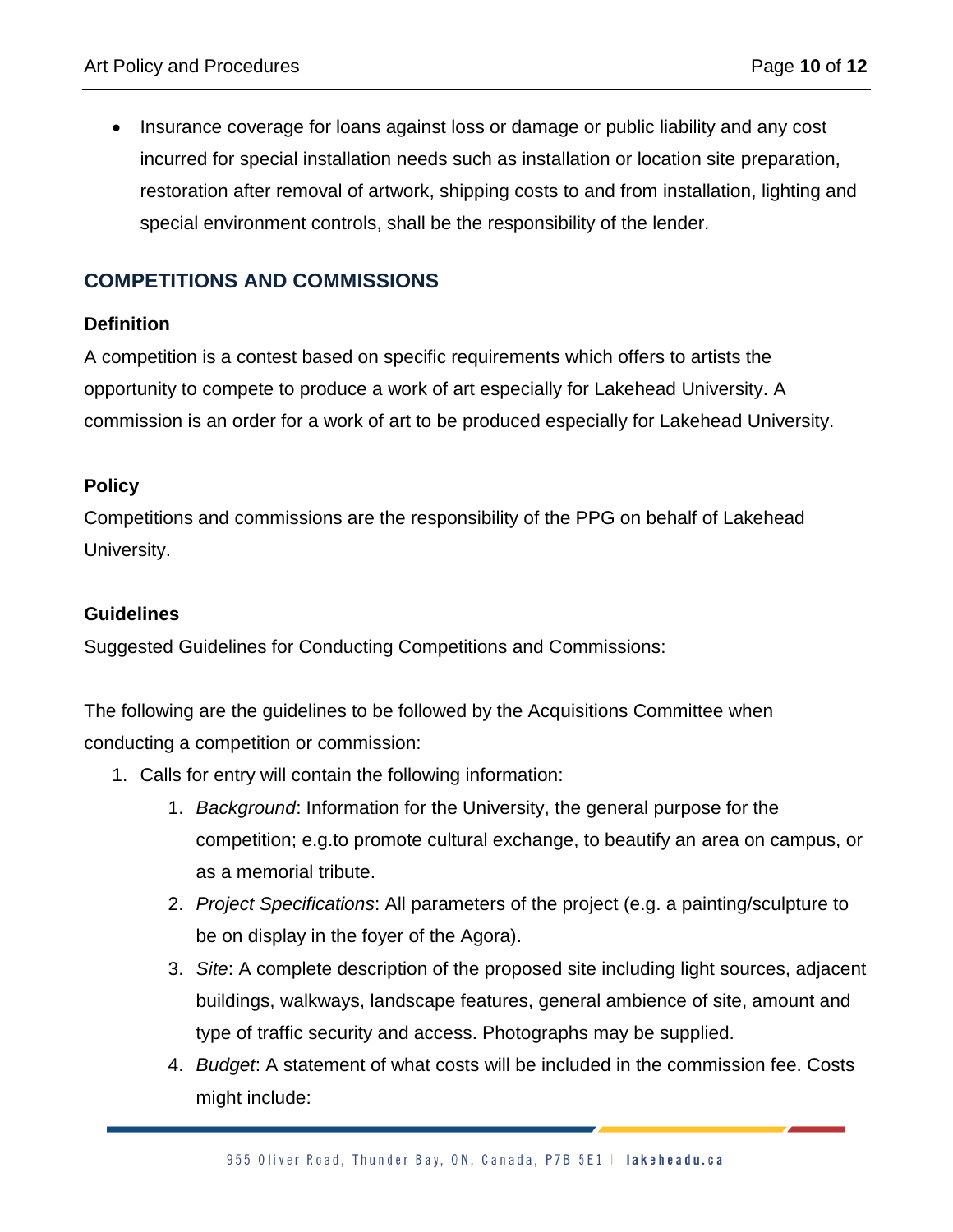- artist's fee
- material costs (and shipping)
- maquette fee (fee to prepare maquette/fee to purchase all maquettes/winning maquette only)
- maintenance costs
- travel component (shelter, food, transportation)
- transportation of completed work
- installation costs
- 5. *Copyright*: A statement regarding details of copyright.
- 6. *Selection Process*: Works will be juried by PPG itself or an appointed panel whose names and positions will be provided. The panel will make the final recommendation to PPG.
- 7. *Committee Selection Criteria*:
	- compliance to requirements
	- artistic merit
	- appropriateness to site
	- feasibility -(technically and financially)
- 8. *Right of Refusal*: The University reserves the right to refuse any and all submissions.
- 9. *Contract*: The chosen artist will be required to sign an agreement with the University.
- 10.*General Time Frame:*
	- submit application by \_\_\_\_\_\_\_\_\_\_\_\_\_\_\_\_ (date)
	- notification by **a** (date)
	- completion of project by (date)
- 11.*Contact Person*: Name, address, phone number of specific person to contact with questions.
- 12.*Entrance Fee*: Any entrance fees required are to be specified on call for entry.
- 13.The winning artist may be required to give a public lecture and/or exhibition to students and/or the general public.
- 2. The following information will be required from the artist;